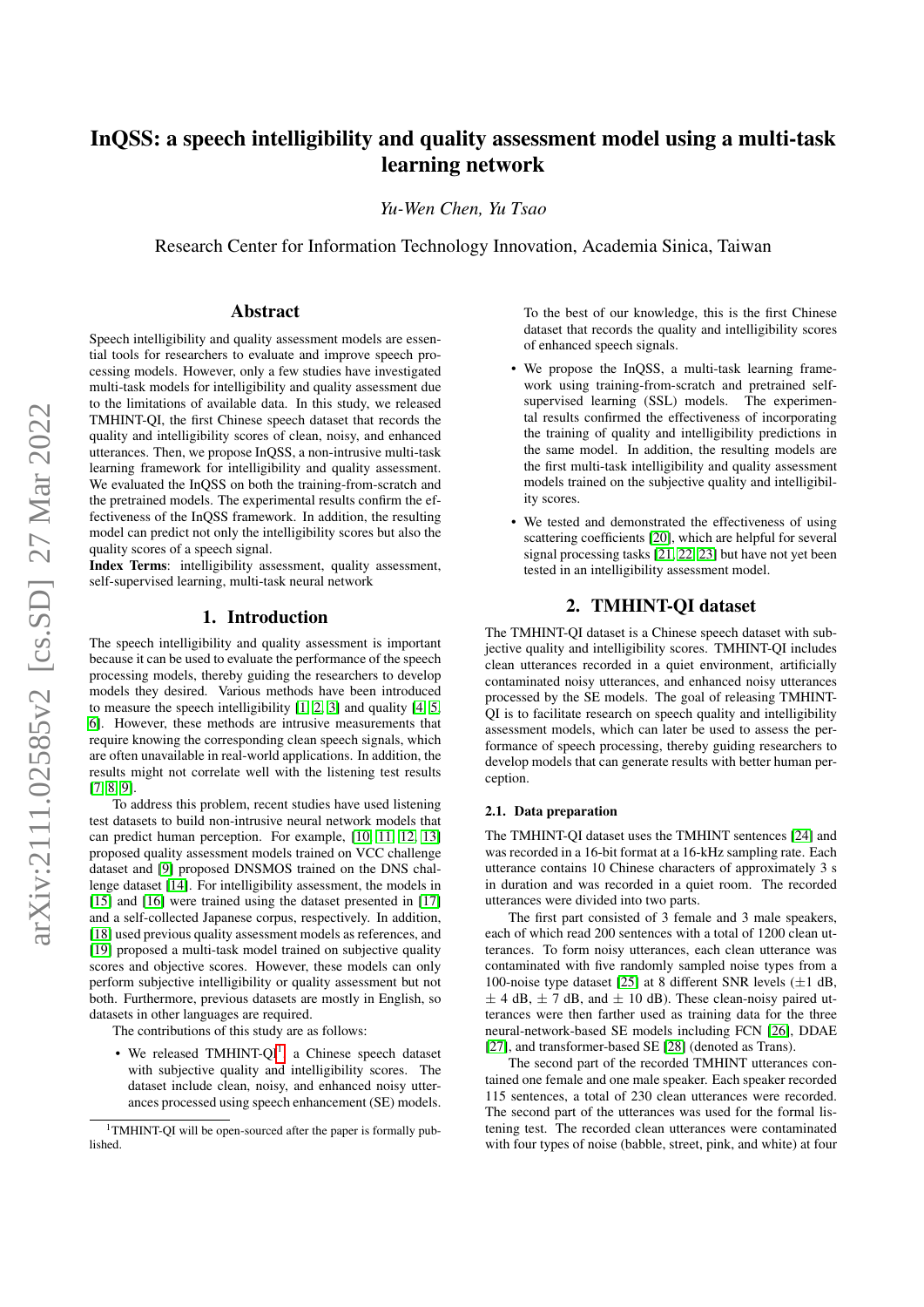SNR levels  $(-2, 0, 2, \text{ and } 5)$  to form the noisy speech. These noisy speeches were then processed using five SE models (KLT [\[29\]](#page-4-28), MMSE [\[30\]](#page-4-29), FCN, DDAN, and Trans). Finally, the clean, noisy, and enhanced utterances were combined to form the listening test utterance pool.

#### 2.2. Listening test

In the listening test, the participants scored the utterances based on quality and intelligibility. The quality score is on a scale of 1-5, where 1 represents the lowest perceived quality and 5 indicates the highest perceived quality. The intelligibility score is the number of characters that a participant can recognize from a utterance. Because each TMHINT sentence contains 10 characters, the intelligibility score is within the range of 0-10, where the score represents the number of characters a participant can recognize in the sentence.

The listening test was divided into pretest and formal test. In the pretest, the participants had to listen to and score five clean utterances from the SE models' training data. We informed the participants that these clean utterances had a quality score of 5, so the upper-bound of quality scores might be less affected by the headphones they were using. In addition, participants' ability to recognize all characters of clean utterances provided an indicator for evaluating their understanding of Chinese and hearing status.

During the formal test, the participants listened to and scored 103 utterances chosen from the listening test utterance pool. The samples in the formal test started with two randomly chosen files, and the other 101 files included 5 clean utterances and 96 noisy or enhanced utterances. To avoid the problem of a data imbalance in later studies, the number of testing files was designed to be 96 such that each participant would score the same number of files under different SNRs, methods, or noise types. For example, because there are six processing methods (five SE methods and one without processing), a participant listened to 16 (96/6) samples for each method.

In total, TMHINT-QI contains 24,408 samples with 14,919 unique utterances (including example files). These data were collected from 226 participants (94 males and 132 females) between 20 and 50 years of age.

#### 2.3. Characteristics of TMHINT-QI

#### *2.3.1. Comparison between objective assessment metrics and the listening test*

We compared two objective assessment metrics (PESQ [\[4\]](#page-4-3) for quality and STOI [\[1\]](#page-4-0) for intelligibility) with the listening test results. Figure [1](#page-2-0) (left) shows the average PESQ, STOI, quality scores, and intelligibility scores of the SE methods under different SNRs. For PESQ and STOI, the results in (a) and (c) show that noisy utterances without SE (w/o SE) achieved the worst performance, and neural network-based SE methods (FCN, DDAE, and Trans) outperformed the traditional SE methods (KLT and MMSE). These results also in line with previous studies and our expectations. However, unlike the PESQ and STOI results, the listening results in (b) and (d) show that noisy utterances without applying SE achieved the highest scores in both quality and intelligibility.

The results of our listening test align with the finding of previous studies [\[7,](#page-4-6) [9,](#page-4-8) [8\]](#page-4-7) that the objective assessment metrics might not correlate well with the human perception. Note that in the listening test results, the higher the SNRs were, the higher the quality and intelligibility scores the utterances received. This result matches the intuition, and thus we believe the collected subjective scores can reflect the truth scores.

#### *2.3.2. Characteristics of quality and intelligibility scores*

Figure [1](#page-2-0) (right) shows the histograms of the quality and the intelligibility scores, which exclude the scores of clean utterances. The quality scores were distributed close to a Gaussian with a mean of approximately 3. The distribution of intelligibility scores had a strong left skewness and a peak at the maximum. This result indicates that the participants can recognize whole sentences in most samples. In addition, we found similar distributions of the quality and intelligibility scores in the VCC 2018 [\[10\]](#page-4-9) and ADFD datasets [\[31\]](#page-4-30), respectively.

#### *2.3.3. Correlation between quality and intelligibility scores*

Figure [2](#page-2-1) shows the correlation between intelligibility and quality scores of testing data in [4.1.](#page-2-2) The high correlation between the intelligibility and quality scores motivates the study of using a multi-task learning network to enhance the performance of intelligibility and quality assessment.

# 3. Proposed InQSS

### 3.1. Related works

*3.1.1. Scattering transform*

The scattering transform was proposed in [\[20\]](#page-4-19) for building robust, time-shift-invariant, and informative signal features. Previous studies have shown that such features can be successfully applied in several signal processing tasks [\[21,](#page-4-20) [22,](#page-4-21) [23\]](#page-4-22). However, scattering coefficients have not yet been tested in speech assessment.

#### *3.1.2. MOSNet*

MOSNet [\[10\]](#page-4-9) is a non-intrusive quality assessment model based on convolutional neural network (CNN) and bidirectional long short-term memory (BLSTM). In addition, MOSNet uses a combination of utterance- and frame-level losses such that the prediction is more correlated with human ratings [\[32\]](#page-4-31).

### *3.1.3. SSL*

SSL aims to generate a general representation of the input signal [\[33\]](#page-4-32). Previous studies have demonstrated the strong performance of using SSL features as additional inputs [\[13\]](#page-4-12) or finetuning SSL models for various tasks [\[34,](#page-4-33) [35\]](#page-4-34).

#### 3.2. InQSS framework

We propose InQSS, a multi-task learning framework for Intelligibility and Quality aSSessment. We tested the framework on three model structures, including a model trained from scratch (InQSS-MOSNet), a model fine-tuned from a pretrained SSL (InQSS-SSL), and an ensemble model (InQSS-MOSSSL).

The InQSS-MOSNet is based on the MOSNet. We use the same utterance- and frame-wise losses and a similar CNN-BLSTM structure. We improve the MOSNet by adding a multitask structure and incorporating the scattering coefficients as additional input features. The input spectrogram and scattering coefficients, which are a concatenation of first- and secondorder scattering coefficients, first pass through two separated CNNs and are then concatenated as the input of the BLSTMs. Finally, the outputs of the BLSTMs go through the dense layers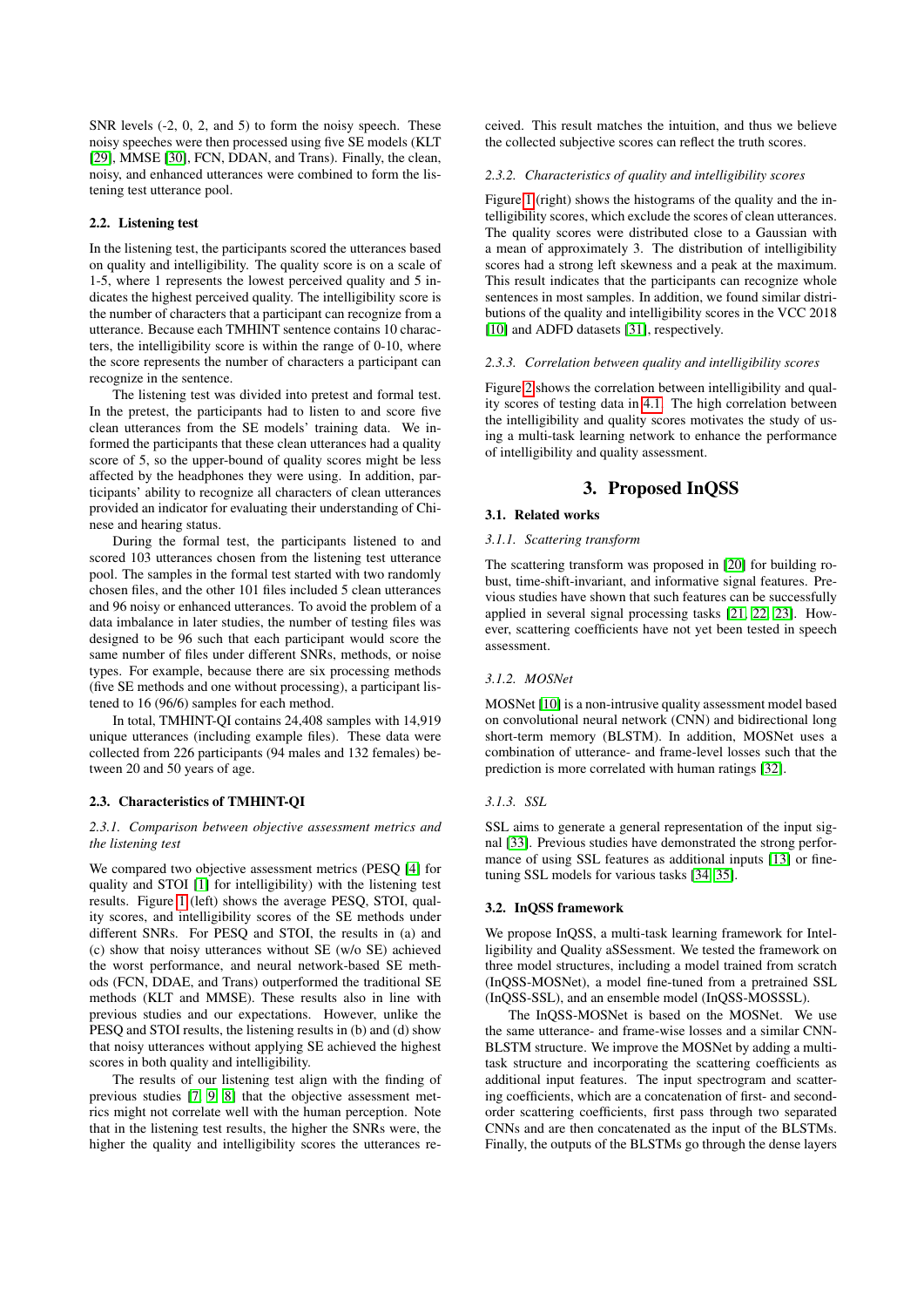<span id="page-2-0"></span>

<span id="page-2-1"></span>Figure 1: *Comparison between objective assessment metrics and the listening test (left), and histograms of the quality scores and the intelligibility scores (right).*



Figure 2: *Scatter plot of intelligibility scores versus quality scores. Each dot represents a sample point. The darker the color, the more samples that are gathered.*

and give the predicted scores. The InQSS-MOSNet is trained with the L2 loss of intelligibility and quality scores. The model structure of InQSS-MOSNet is shown in Figure [3.](#page-2-3)

For the InQSS-SSL, we fine-tune a pretrained SSL model by average-pooling the model's output embeddings and adding a dense output layer for intelligibility and quality prediction. Then, the InQSS-SSL is trained with the L1 loss of intelligibility and quality scores. The model structure of InQSS-SSL is shown in Figure [4.](#page-2-4) In InQSS-MOSNet and InQSS-SSL, both the prediction paths are trained simultaneously. For the InQSS-MOSSSL, we first finish the training of the InQSS-MOSNet and InQSS-SSL separately. Then, we average the predictions as final results.

# 4. Experiments

#### <span id="page-2-2"></span>4.1. Experimental settings

In this study, we used the TMHINI-QI dataset to evaluate the proposed assessment models. To reduce the effect of the bias of the participants on the assessment, we collected utterances with at least three sampled scores as testing data. Then, we used the average scores to represent the true scores. In total, the testing set contained 1978 unique utterances. The remaining 17,448 samples in TMHINT-QI were used for training. Note that the example files in TMHINT-QI were excluded from the testing data and only used for training. During training, we randomly sampled 10% of the data for validation and used these valida-

<span id="page-2-3"></span>

Figure 3: *Model structure of InQSS-MOSNet. In convolution layers,* k *and* f *denote the kernel size and the number of filters, respectively. In the BLSTMs and dense layers,* h *denotes the hidden size. Note that a dense layer is a time-distributed dense layer, and the ReLU activation function following every convolution and dense layer is not shown in the figure.*

<span id="page-2-4"></span>

Figure 4: *Model structure of InQSS-SSL. In this study, the SSL model we used is*  $w2v$ <sub>*-small in the Fairseq toolkit [\[36\]](#page-4-35).*</sub>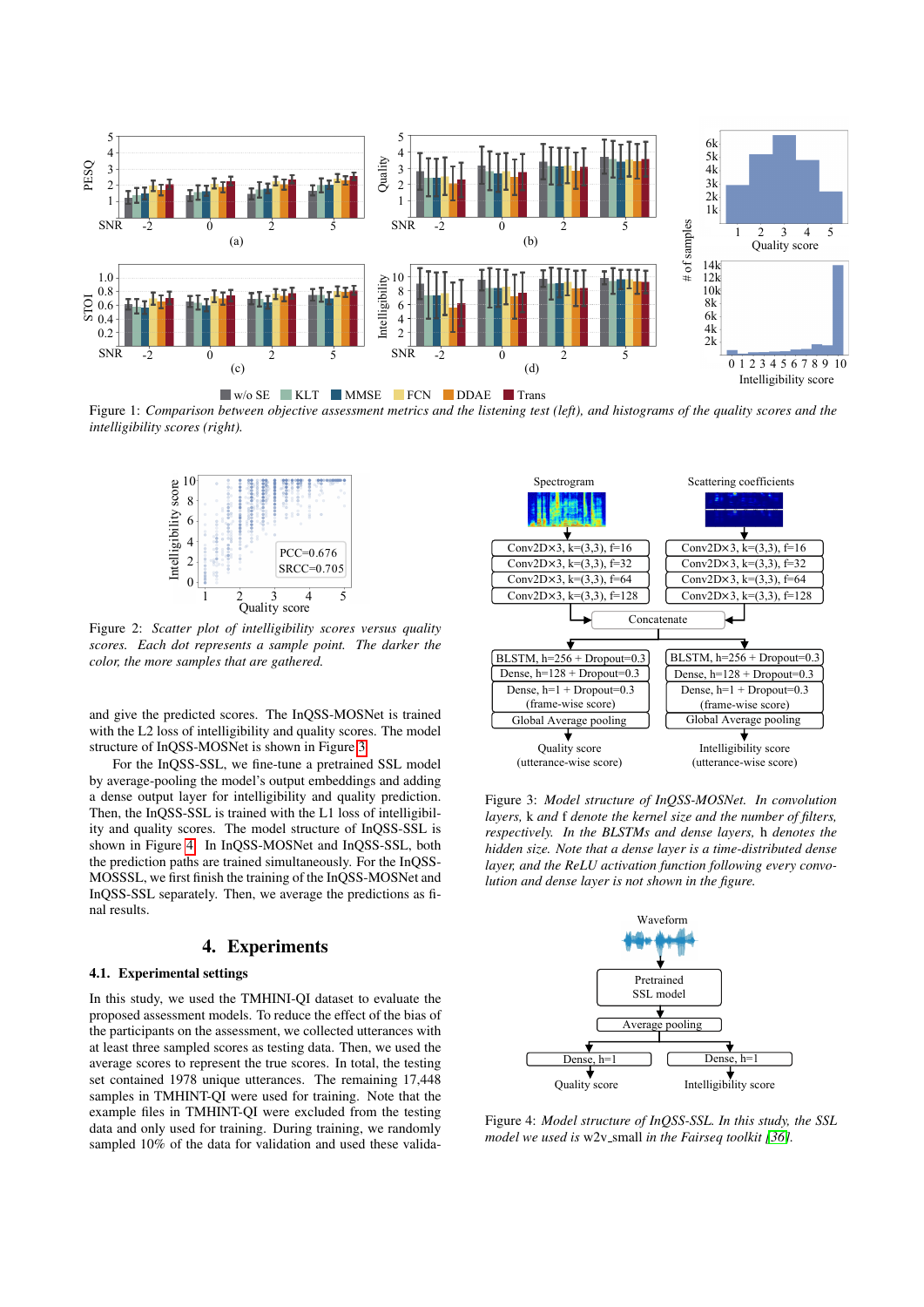<span id="page-3-0"></span>Table 1: *Performance of different intelligibility assessment methods. Here,* scat*,* spec*,* wav *are abbreviations of the scattering coefficients, spectrogram, and raw waveform, respectively.*

| Model / Method  | Input     | <b>MSE</b> | <b>PCC</b> | <b>SRCC</b> |
|-----------------|-----------|------------|------------|-------------|
| In-MOSNet-St    | spec      | 2.562      | 0.695      | 0.610       |
| $In-MOSNet-SII$ | scat      | 2.425      | 0.708      | 0.633       |
| $In-MOSNet-Sm$  | spec+scat | 2.393      | 0.714      | 0.642       |
| InQSS-MOSNet    | spec+scat | 2.117      | 0.755      | 0.682       |
| $In-SSL$        | way       | 2.571      | 0.749      | 0.645       |
| InOSS-SSL       | way       | 2.552      | 0.754      | 0.664       |
| In-MOSSSL       | way       | 2.015      | 0.777      | 0.668       |
|                 | spec+scat |            |            |             |
| InQSS-MOSSSL    | way       | 2.017      | 0.791      | 0.700       |
|                 | spec+scat |            |            |             |
| <b>STOI</b> [1] |           | 5.573      | 0.482      | 0.461       |
| Google-ASR      |           | 7.305      | 0.710      | 0.679       |

tion data as a reference for early stopping and model selection. The model performances in the following are the average performance of four models trained with different training and validation splits.

The spectrogram was calculated using short-time Fourier transform with a window size of 512 and a hop length of 256. We used the Kymatio [\[37\]](#page-4-36) toolkit to conduct scattering transform. The scattering coefficients were calculated by setting the resolution of the first-order wavelet index set  $Q_1$ , and averaging scale of the low-pass averaging filter J, to 8 each.

In addition, we applied sample-wise min-max normalization to the input spectrogram and scattering coefficients and rescaled the intelligibility scores to 0-5 during training such that both the input features and output targets have similar scales. Finally, we evaluated our results using the mean square error (MSE), Pearson's correlation coefficient (PCC), and Spearman's rank correlation coefficient (SRCC).

#### 4.2. Experimental results

### *4.2.1. Evaluation of intelligibility assessment*

First, we conducted an ablation study to test the performance of incorporating scattering coefficients. The results of In-MOSNet-S<sub>II</sub> and In-MOSNet-S<sub>I</sub> in Table [1](#page-3-0) show that scattering coefficients are more useful for intelligibility prediction than spectrograms. Also, the combination of scattering coefficients and spectrogram performs better than using only spectrograms or only scattering coefficients.

Then, we tested the performance of incorporating quality scores into the intelligibility assessment. In Table [1,](#page-3-0) an *In-* system has a similar model structure as an *InQSS-* system but does not have a path to predict the quality scores. Compared the performance of *InQSS-* systems with *In-* systems, the results show that the information regarding the quality scores can improve the performance of an intelligibility assessment. In addition, the ensemble model InQSS-MOSSSL achieves the best performance within the tested models.

Finally, we show the performance of STOI [\[1\]](#page-4-0) and Google-ASR [\[38\]](#page-4-37) on the TMHINT-QI dataset. The Google-ASR results were calculated by computing the distance between the predicted and ground-truth sentences. The results in Table [1](#page-3-0) indicate the ASR results have a high correlation with the listening test results, whereas the STOI scores are less consistent with the listening test.

<span id="page-3-1"></span>Table 2: *Performance of different quality assessment models. Here,* TM *is the abbreviation of the TMHINT-QI dataset. In the model column, the star mark* ∗ *indicates whether the model has access to the training set of the dataset.*

| Model             | Dataset     | <b>MSE</b> | <b>PCC</b> | SRCC  |
|-------------------|-------------|------------|------------|-------|
| Q-MOSNet*         | TM          | 0.439      | 0.753      | 0.698 |
| InOSS-MOSNet*     | TM          | 0.422      | 0.763      | 0.715 |
| $O-SSL^*$         | TM          | 0.388      | 0.794      | 0.750 |
| $InOSS-SSL^*$     | TM          | 0.365      | 0.800      | 0.754 |
| InQSS-MOSSSL*     | TM          | 0.353      | 0.804      | 0.759 |
| <b>DNSMOS [9]</b> | TM          | 0.915      | 0.496      | 0.311 |
| <b>NISOA [40]</b> | TM          | 3.140      | 0.529      | 0.348 |
| SSL [35]          | TM          | 4.417      | 0.574      | 0.405 |
| <b>O-MOSSSL</b>   | <b>DAPS</b> | 1.261      | 0.617      | 0.599 |
| InOSS-MOSSSL      | <b>DAPS</b> | 1.100      | 0.639      | 0.639 |
| <b>DNSMOS [9]</b> | <b>DAPS</b> | 0.665      | 0.515      | 0.510 |
| <b>NISOA [40]</b> | <b>DAPS</b> | 0.663      | 0.519      | 0.389 |
| <b>SSL</b> [35]   | DAPS        | 0.475      | 0.710      | 0.718 |

### *4.2.2. Evaluation of quality assessment*

We tested the performance of incorporating intelligibility scores into the quality assessment. In Table [2,](#page-3-1) a *Q-*system has a similar model structure as an *InQSS-* system but does not have a path to predict the intelligibility scores. Compared the performance of *InQSS-* systems with *Q-* systems, the results indicate that the information regarding the intelligibility scores can improve the performance of the quality assessment. In addition, we notice that models trained on other datasets do not generalize well to the TMHINT-QI dataset.

We then tested the model's performance on the DAPS dataset [\[39\]](#page-4-39). The results listed in Table [2](#page-3-1) show that InQSS-MOSSSL performs better than Q-MOSSSL. However, the SSL model in [\[35\]](#page-4-34) obtains the best performance. The reason might be that the SSL model in [\[35\]](#page-4-34) was trained on a much larger speech quality dataset than the TMHINT-QI, and therefore has a better generalizability than our model.

In addition, we find that MES evaluation results are inconsistent with the PCC and SRCC results on out-of-domain datasets. One possible reason is that different datasets might have similar clean utterances but have diverse noisy utterances processed by different methods. Therefore, because the quality scores of noisy utterances in different datasets have discrepant scoring standards, models are less capable of predicting exact scores for out-of-domain data.

# 5. Conclusions

In this study, we collected and analyzed the subjective and objective intelligibility and quality scores of clean, noisy, and enhanced utterances. Then, we released the dataset named TMHINT-QI. Moreover, we propose InQSS, a non-intrusive multi-task learning framework for intelligibility and quality assessment. The experimental results demonstrate that a multitask learning network can improve the performance of a single task without increasing the model complexity. In addition, SSL-based models can achieve high performance on multi-task speech assessment and require less time to convergence than the training-from-scratch models. Finally, a simple ensemble approach, averaging the final predictions of two models, can effectively improve the results.